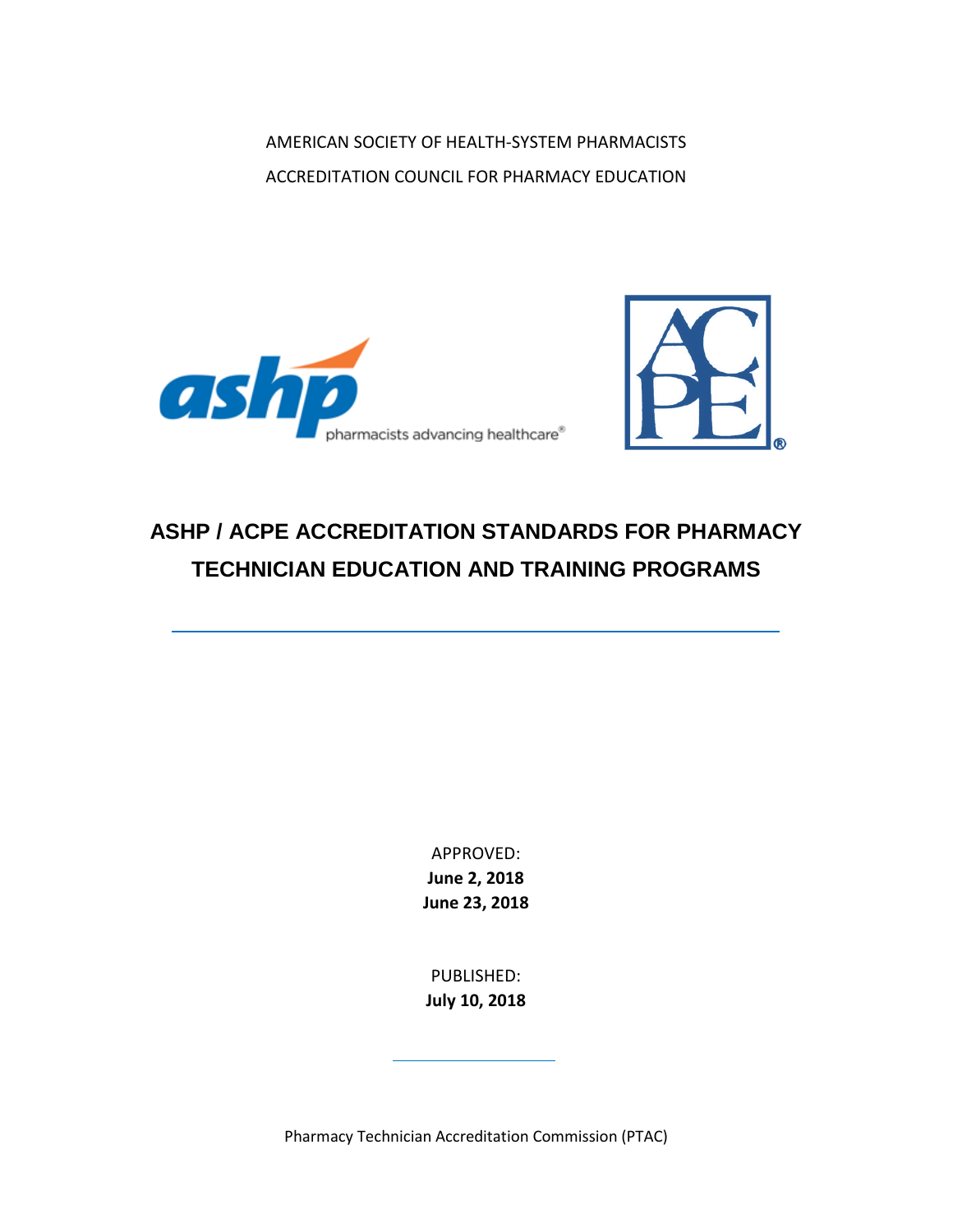**Bethesda, MD © 2018**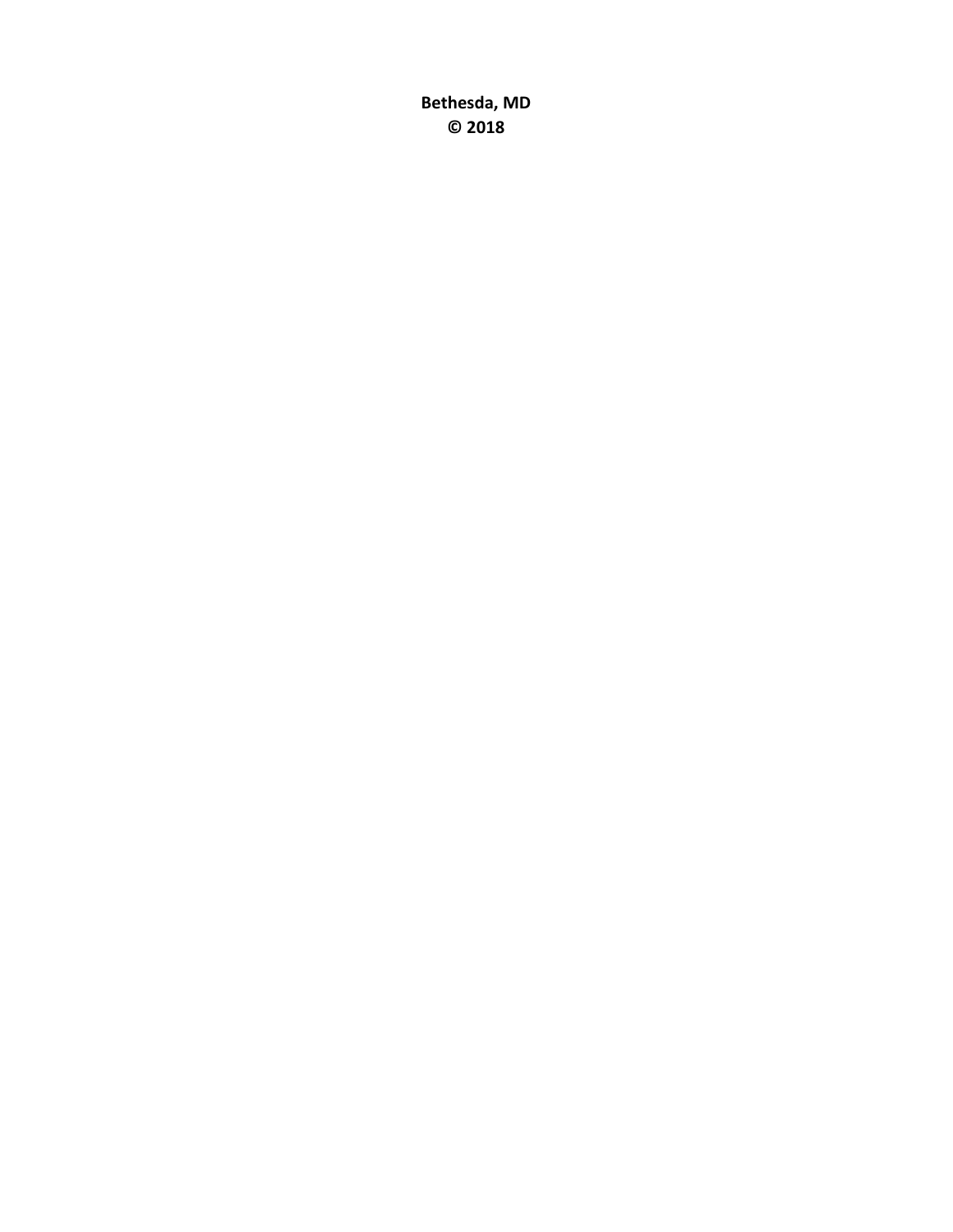## **Table of Contents**

|                   | <b>SECTION I: COMPETENCY EXPECTATIONS</b>                                           |
|-------------------|-------------------------------------------------------------------------------------|
| Standard 1        |                                                                                     |
| <b>Standard 2</b> |                                                                                     |
| <b>Standard 3</b> |                                                                                     |
| <b>Standard 4</b> |                                                                                     |
| <b>Standard 5</b> |                                                                                     |
|                   | SECTION II: STRUCTURE AND PROCESS TO PROMOTE ACHIEVEMENT OF COMPETENCY EXPECTATIONS |
| <b>Standard 6</b> |                                                                                     |
| <b>Standard 7</b> |                                                                                     |
| <b>Standard 8</b> |                                                                                     |
| <b>Standard 9</b> |                                                                                     |

|  | Standard 11 Student Recruitment, Acceptance, Enrollment, and Representation.  11 |  |
|--|----------------------------------------------------------------------------------|--|
|  |                                                                                  |  |
|  |                                                                                  |  |
|  |                                                                                  |  |

## **SECTION III: ASSESSMENTS OF STANDARDS AND KEY ELEMENTS**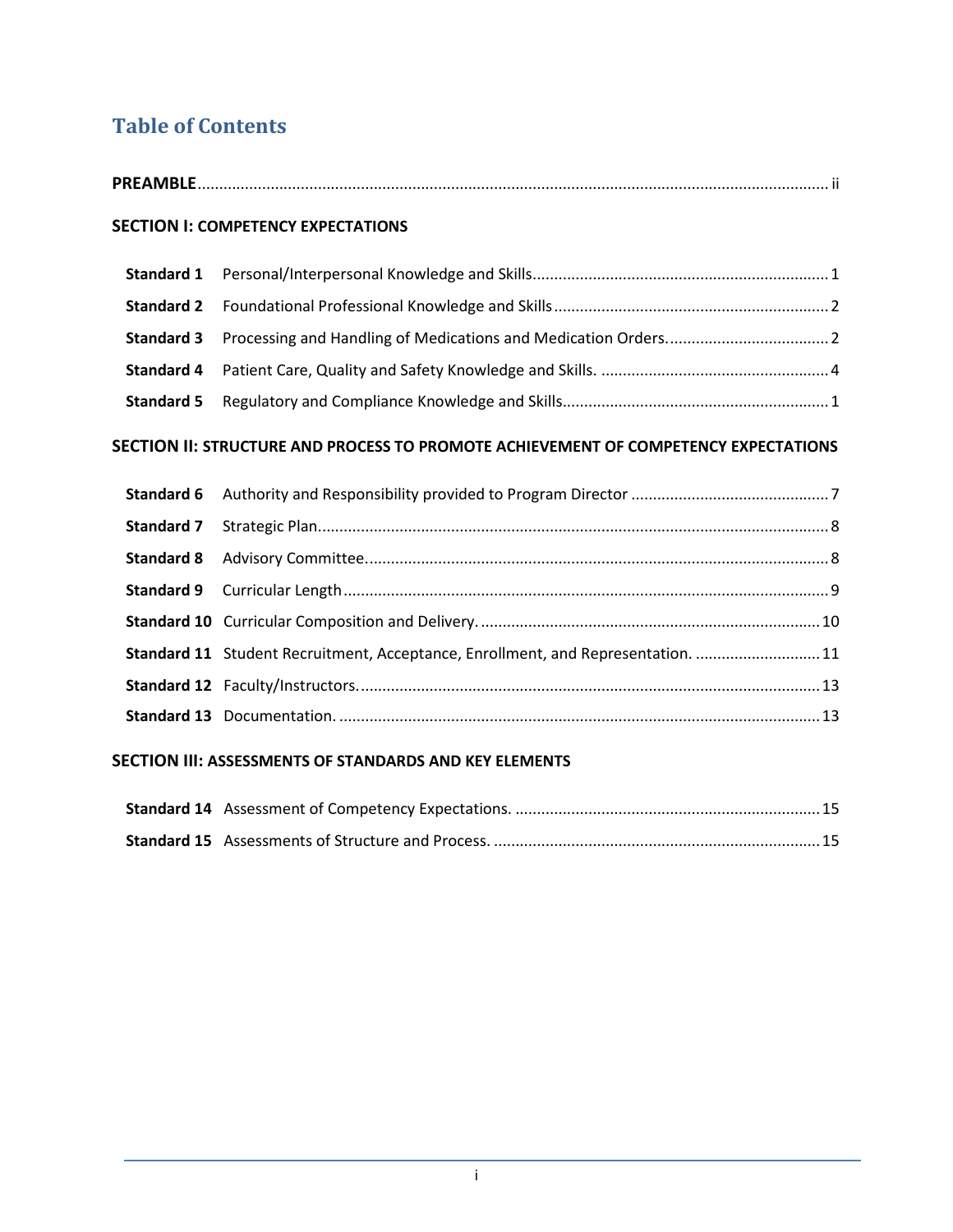## <span id="page-3-0"></span>**PREAMBLE**

These Standards are developed to:

- protect the public by ensuring the availability of a competent workforce;
- describe pharmacy technician education and training program development at the Entrylevel and Advanced-level;
- provide criteria for the evaluation of new and established education and training programs; and
- promote continuous improvement of established education and training programs.

The ASHP/ACPE Standards for Pharmacy Technician Education and Training (Standards) were developed with input from a broad range of constituents interested in or affected by pharmacy technician education and training. The intent is to establish a national standard for the preparation of the pharmacy technician workforce. The Standards focus on the competency expectations required of pharmacy technicians completing training programs and the assessment of those competencies by the program. The Standards also address the structural and process-related elements within training programs necessary to implement evidence-based outcome measures that document achievement of the Standards. ASHP/ACPE expects pharmacy technician education and training programs to be in compliance with all elements outlined in the Standards.

ASHP (American Society of Health-System Pharmacists) has been accrediting pharmacy residencies since 1963 and pharmacy technician education and training programs since 1983 (www.ashp.org). The Accreditation Council for Pharmacy Education (ACPE) was established in 1932 for the accreditation of professional degree programs in pharmacy, and in 1975, its scope was broadened to include accreditation of providers of continuing pharmacy education (www.acpe-accredit.org). In 2014, a collaboration was formed between ASHP and ACPE with the goal of working together in the accreditation of pharmacy technician education and training programs.

Pharmacy Technician Accreditation Commission (PTAC)

The Pharmacy Technician Accreditation Commission (PTAC) is a collaboration between ASHP and ACPE to promote, assure, and advance the quality of pharmacy technician education and training programs in the United States. The responsibilities of the PTAC include recommending changes to the accreditation Standards, surveying programs for accreditation, modifying the Standards and regulations, and making recommendations for accreditation of programs to the ASHP and ACPE Boards of Directors. The ASHP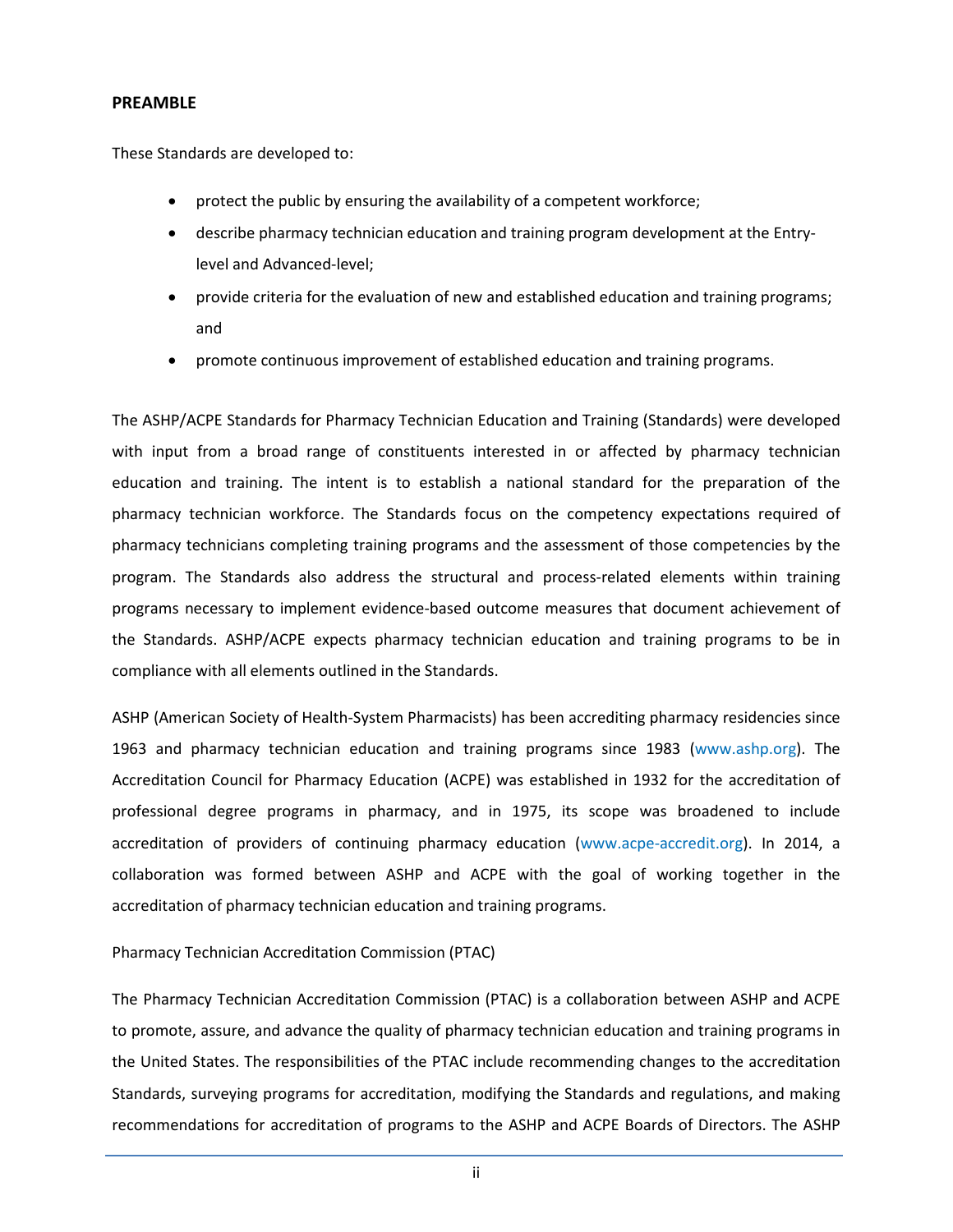and ACPE Boards of Directors ratify the recommendations made by the PTAC and have the final vote for accreditation of programs and other work performed by the PTAC.

Revision of Standards: Summary of Changes

- Entry-level and Advanced-level pharmacy technician education and training standards have replaced the previous concept of one level of pharmacy technician education and training.
- Programs can choose to offer an Entry-level, an Advanced-level, or a combination of Entrylevel and Advanced-level pharmacy technician education and training programs.
- All students need to complete an Entry-level program to pursue Advanced-level education and training or can complete a program that prepares for both levels as a continuous program.
- Standards have been reorganized into three sections with the competency expectations being moved to the forefront.
- The Standards have been restructured into 15 standards with key elements of each standard that need to be met.
- For some of the Standards, the key elements are broken into Entry-level and Advancedlevel.
- These Standards no longer include the words "must" and "should". The Standards are declarative statements of expectation.
- Minimum hour requirements have been edited to reflect education and training needs for Entry-level and Advanced-level competencies.
- More emphasis on collaborative behaviors and workflow with pharmacist and health care staff.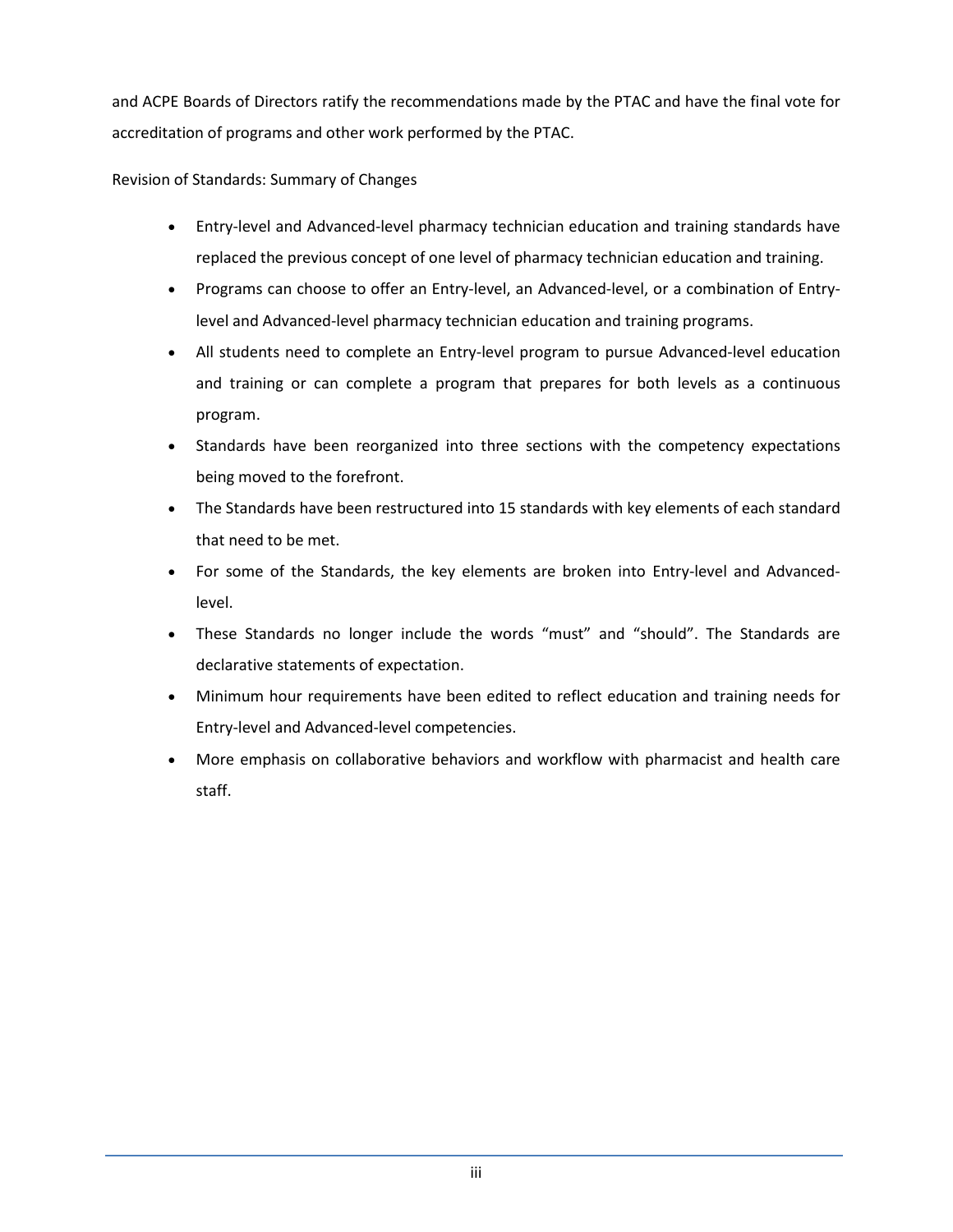## **SECTION I: COMPETENCY EXPECTATIONS**

The education and training program develops the competencies that reflect current and future pharmacy technician functions and responsibilities at the Entry-level and the Advanced-level.

To educate at the Advanced-level, the education and training program will prepare students to achieve both Entry-level and Advanced-level knowledge, skills, behaviors, and abilities.

The program prepares students for practice as Entry-level pharmacy technicians in a variety of contemporary settings (e.g., community, hospital, home care, long-term care) and has students acquire knowledge, skills, behaviors, and abilities needed for such practice.

The program prepares students for practice as Advanced-level pharmacy technicians, in a broad range of advanced roles in a variety of contemporary settings (e.g., community, hospital, home care, long-term care) and has students acquire additional knowledge, skills, behaviors, and abilities beyond those of the Entry-level pharmacy technician, needed for such advanced practice.

## **Standard 1: Personal/Interpersonal Knowledge and Skills**

## **Key Elements for Entry-level:**

- <span id="page-5-0"></span>1.1 Demonstrate ethical conduct.
- <span id="page-5-1"></span>1.2 Present an image appropriate for the profession of pharmacy in appearance and behavior.
- <span id="page-5-2"></span>1.3 Demonstrate active and engaged listening skills.
- <span id="page-5-3"></span>1.4 Communicate clearly and effectively, both verbally and in writing.
- <span id="page-5-4"></span>1.5 Demonstrate a respectful and professional attitude when interacting with diverse patient populations, colleagues, and professionals.
- <span id="page-5-5"></span>1.6 Apply self-management skills, including time, stress, and change management.
- <span id="page-5-6"></span>1.7 Apply interpersonal skills, including negotiation skills, conflict resolution, customer service, and teamwork.
- <span id="page-5-7"></span>1.8 Demonstrate problem solving skills.

## **Additional Key Elements for Advanced-level**

<span id="page-5-8"></span>1.9 Demonstrate capability to manage or supervise pharmacy technicians in matters such as conflict resolution, teamwork, and customer service.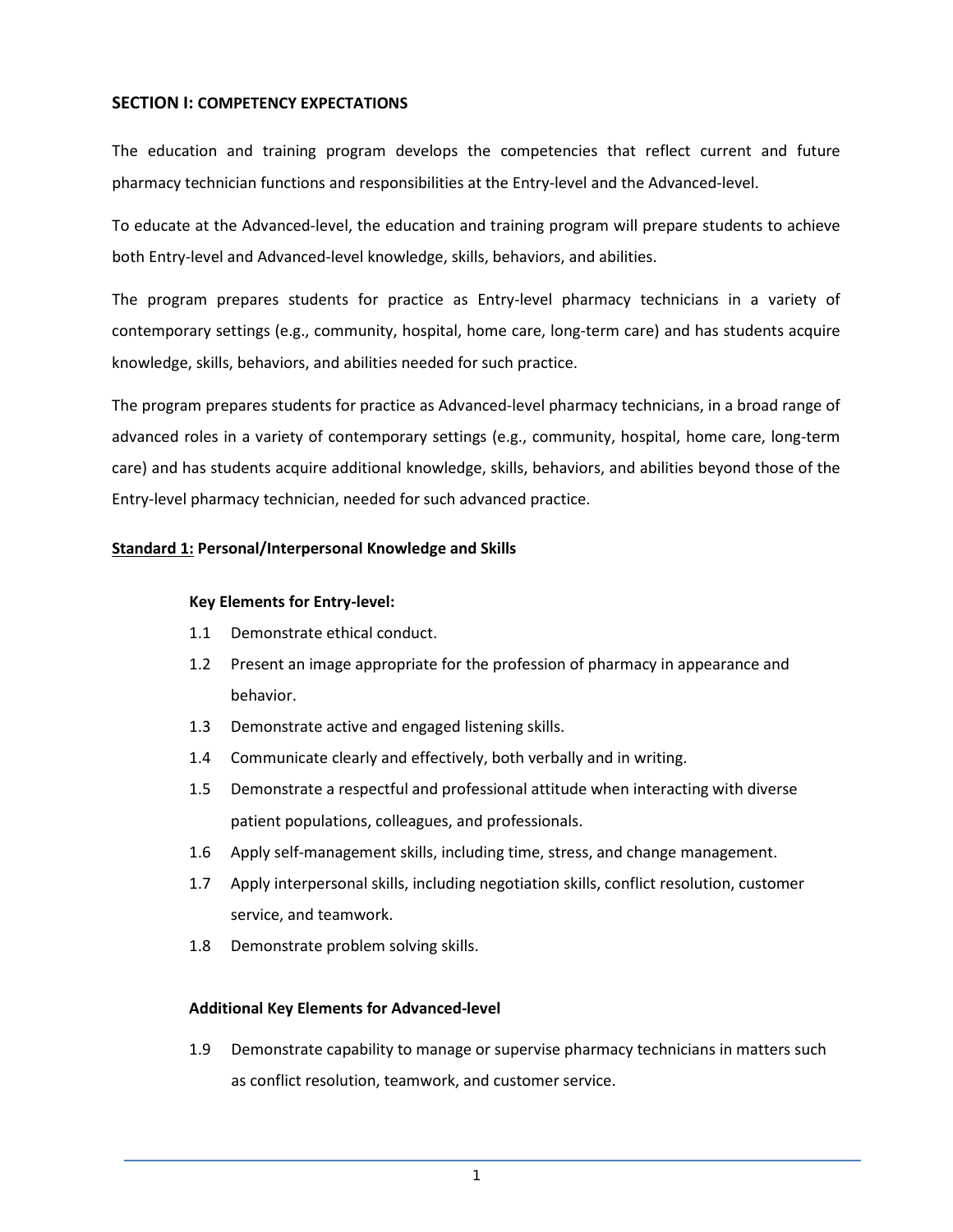- <span id="page-6-0"></span>1.10 Apply critical thinking skills, creativity, and innovation.
- <span id="page-6-1"></span>1.11 Apply supervisory skills related to human resource policies and procedures.
- <span id="page-6-2"></span>1.12 Demonstrate the ability to effectively and professionally communicate with other healthcare professionals, payors and other individuals necessary to serve the needs of patients and practice.

#### **Standard 2: Foundational Professional Knowledge and Skills**

#### **Key Elements for Entry-level**

- 2.1 Explain the importance of maintaining competency through continuing education and continuing professional development.
- 2.2 Demonstrate ability to maintain confidentiality of patient information, and understand applicable state and federal laws.
- 2.3 Describe the pharmacy technician's role, pharmacist's role, and other occupations in the healthcare environment.
- 2.4 Describe wellness promotion and disease prevention concepts.
- 2.5 Demonstrate basic knowledge of anatomy, physiology and pharmacology, and medical terminology relevant to the pharmacy technician's role.
- 2.6 Perform mathematical calculations essential to the duties of pharmacy technicians in a variety of settings.
- 2.7 Explain the pharmacy technician's role in the medication-use process.
- 2.8 Practice and adhere to effective infection control procedures.

#### **Additional Key Elements for Advanced-level**

- 2.9 Describe investigational drug process, medications being used in off-label indications, and emerging drug therapies*.*
- 2.10 Describe further knowledge and skills required for achieving advanced competencies.
- 2.11 Support wellness promotion and disease prevention programs.

#### **Standard 3: Processing and Handling of Medications and Medication Orders**

#### **Key Elements for Entry-level:**

3.1 Assist pharmacists in collecting, organizing, and recording demographic and clinical information for the [Pharmacist Patient Care Process.](https://jcpp.net/patient-care-process/)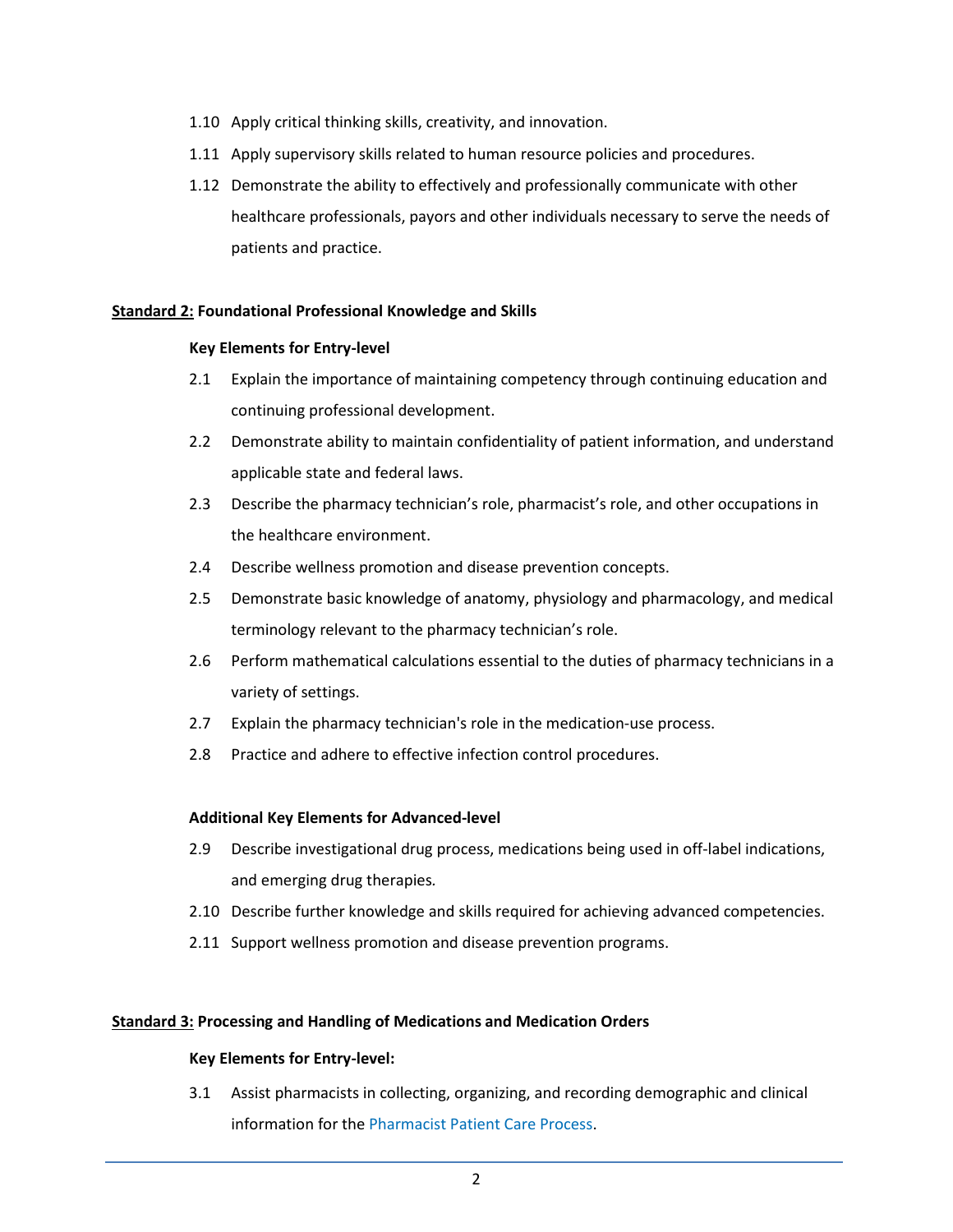- 3.2 Receive, process, and prepare prescriptions/medication orders for completeness, accuracy, and authenticity to ensure safety.
- 3.3 Assist pharmacists in the identification of patients who desire/require counseling to optimize the use of medications, equipment, and devices.
- 3.4 Prepare patient-specific medications for distribution.
- 3.5 Prepare non-patient-specific medications for distribution.
- 3.6 Assist pharmacists in preparing, storing, and distributing medication products including those requiring special handling and documentation.
- 3.7 Assist pharmacists in the monitoring of medication therapy.
- 3.8 Maintain pharmacy facilities and equipment.
- 3.9 Use information from Safety Data Sheets (SDS), National Institute of Occupational Safety and Health (NIOSH) Hazardous Drug List, and the United States Pharmacopeia (USP) to identify, handle, dispense, and safely dispose of hazardous medications and materials.
- 3.10 Describe Food and Drug Administration product tracking, tracing and handling requirements.
- 3.11 Apply quality assurance practices to pharmaceuticals, durable and non-durable medical equipment, devices, and supplies.
- 3.12 Explain procedures and communication channels to use in the event of a product recall or shortage, a medication error, or identification of another problem.
- 3.13 Use current technology to ensure the safety and accuracy of medication dispensing.
- 3.14 Collect payment for medications, pharmacy services, and devices.
- 3.15 Describe basic concepts related to preparation for sterile and non-sterile compounding.
- 3.16 Prepare simple non-sterile medications per applicable USP chapters (e.g., reconstitution, basic ointments and creams).
- 3.17 Assist pharmacists in preparing medications requiring compounding of non-sterile products.
- 3.18 Explain accepted procedures in purchasing pharmaceuticals, devices, and supplies.
- 3.19 Explain accepted procedures in inventory control of medications, equipment, and devices.
- 3.20 Explain accepted procedures utilized in identifying and disposing of expired medications.
- 3.21 Explain accepted procedures in delivery and documentation of immunizations.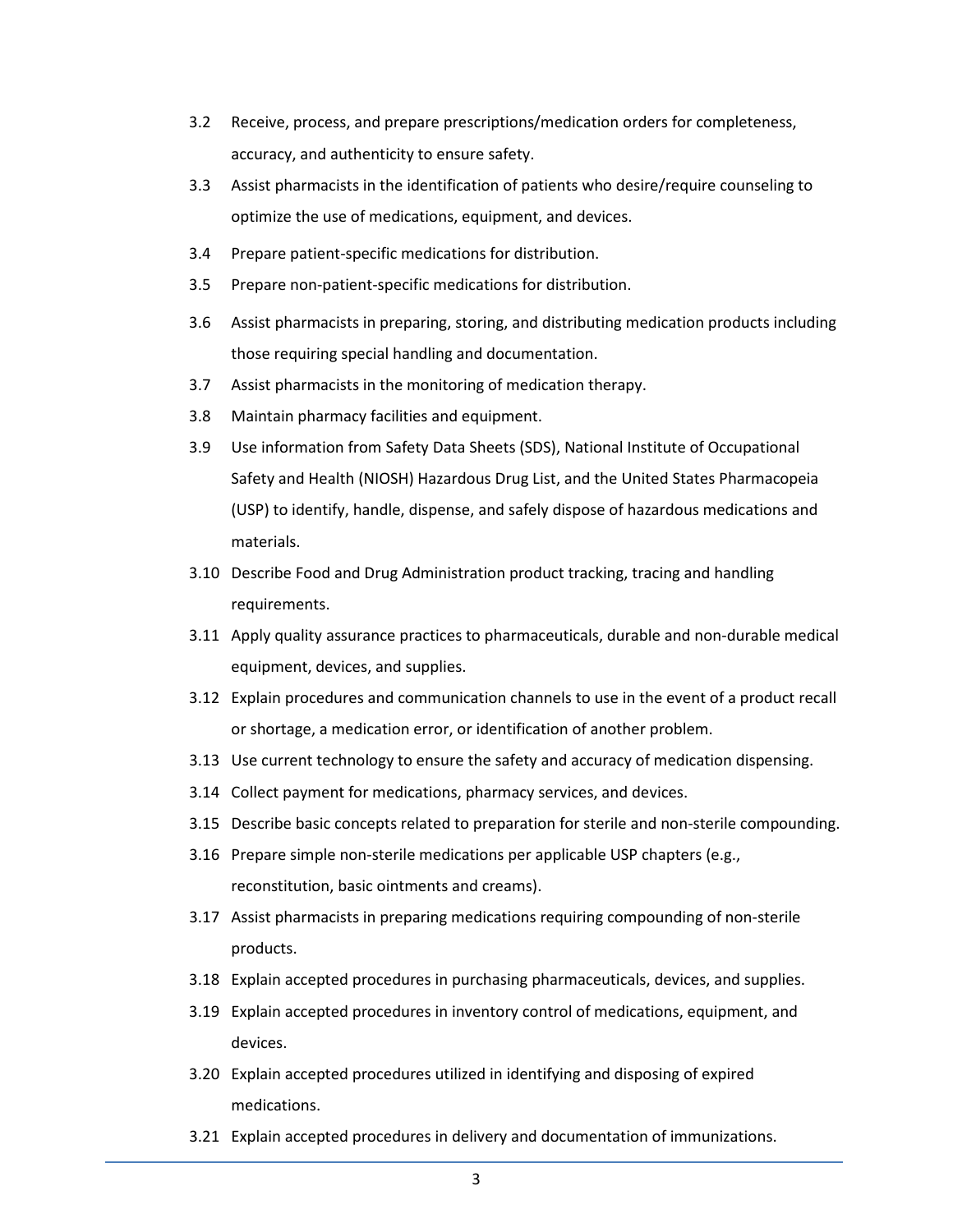3.22 Prepare, store, and deliver medication products requiring special handling and documentation.

## **Additional Key elements for Advanced-level**

- 3.23 Prepare compounded sterile preparations per applicable, current USP Chapters.
- 3.24 Prepare medications requiring moderate and high level non-sterile compounding as defined by USP (e.g., suppositories, tablets, complex creams).
- 3.25 Prepare or simulate chemotherapy/hazardous drug preparations per applicable, current USP Chapters.
- 3.26 Initiate, verify, and manage the adjudication of billing for complex and/or specialized pharmacy services and goods.
- 3.27 Apply accepted procedures in purchasing pharmaceuticals, devices, and supplies.
- 3.28 Apply accepted procedures in inventory control of medications, equipment, and devices.
- 3.29 Process, handle, and demonstrate administration techniques and document administration of immunizations and other injectable medications.
- 3.30 Apply the appropriate medication use process to investigational drugs, medications being used in off-label indications, and emerging drug therapies as required.
- 3.31 Manage drug product inventory stored in equipment or devices used to ensure the safety and accuracy of medication dispensing.

## **Standard 4: Patient Care, Quality and Safety Knowledge and Skills**

#### **Key Elements for Entry-level**

- 4.1 Explain the [Pharmacists' Patient Care Process a](https://jcpp.net/patient-care-process/)nd describe the role of the pharmacy technician in the patient care process.
- 4.2 Apply patient- and medication-safety practices in aspects of the pharmacy technician's roles.
- 4.3 Explain how pharmacy technicians assist pharmacists in responding to emergent patient situations, safely and legally.
- 4.4 Explain basic safety and emergency preparedness procedures applicable to pharmacy services.
- 4.5 Assist pharmacist in the medication reconciliation process.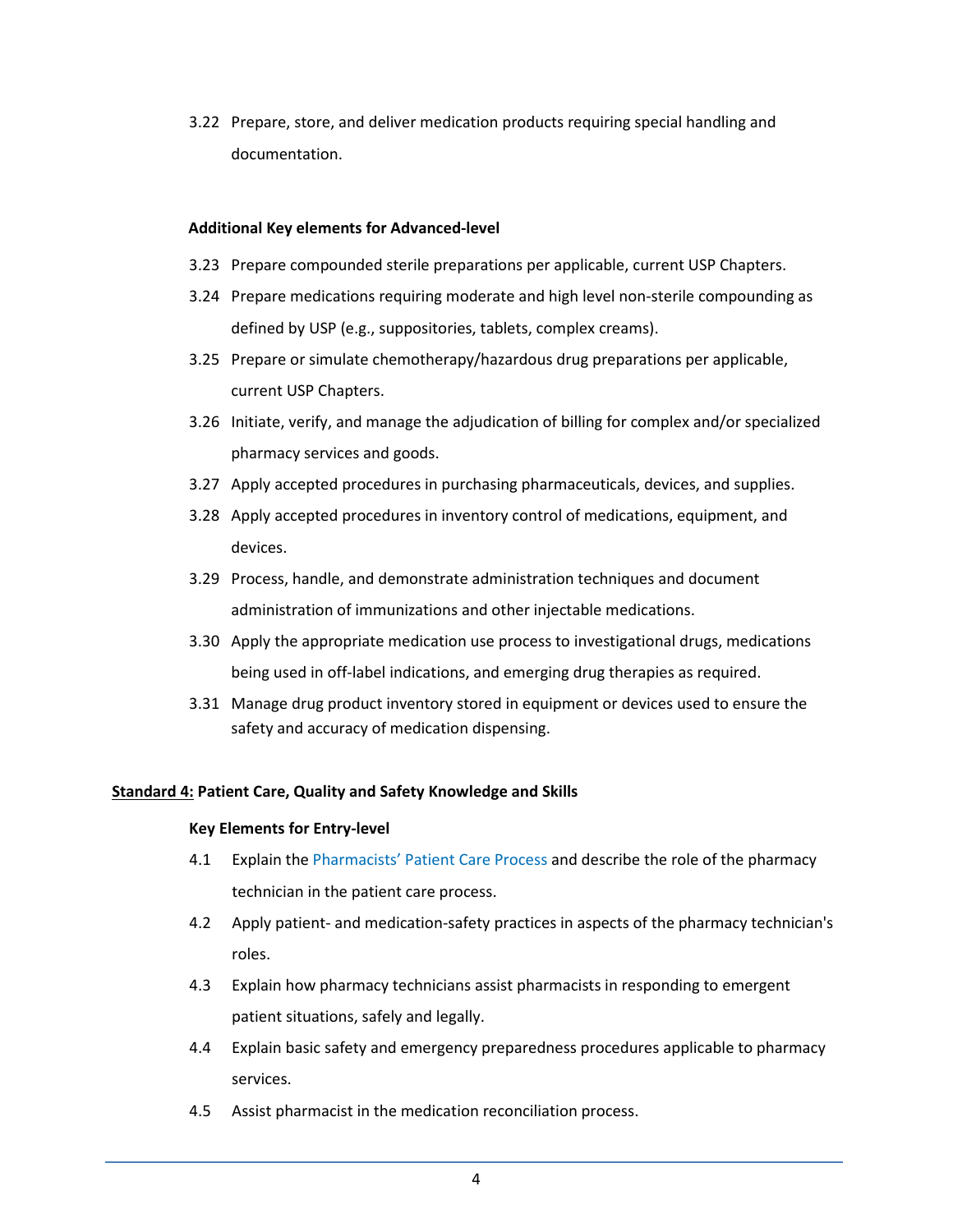- 4.6 Explain point of care testing.
- 4.7 Explain pharmacist and pharmacy technician roles in medication management services.
- 4.8 Describe best practices regarding quality assurance measures according to leading quality organizations.

## **Additional Key Elements for Advanced-level**

- 4.9 Verify measurements, preparation, and/or packaging of medications produced by other healthcare professionals.
- 4.10 Perform point-of-care testing to assist pharmacist in assessing patient's clinical status.
- 4.11 Participate in the operations of medication management services.
- 4.12 Participate in technical and operational activities to support th[e Pharmacists' Patient](https://jcpp.net/patient-care-process/)  [Care Process](https://jcpp.net/patient-care-process/) as assigned.
- 4.13 Obtain certification as a Basic Life Support Healthcare Provider.

## **Standard 5: Regulatory and Compliance Knowledge and Skills**

## **Key Elements for Entry-level**

- 5.1 Describe and apply state and federal laws pertaining to processing, handling and dispensing of medications including controlled substances.
- 5.2 Describe state and federal laws and regulations pertaining to pharmacy technicians.
- 5.3 Explain that differences exist between states regarding state regulations, pertaining to pharmacy technicians, and the processing, handling and dispensing of medications.
- 5.4 Describe the process and responsibilities required to obtain and maintain registration and/or licensure to work as a pharmacy technician.
- 5.5 Describe pharmacy compliance with professional standards and relevant legal, regulatory, formulary, contractual, and safety requirements.
- 5.6 Describe Occupational Safety and Health Administration (OSHA), National Institute of Occupational Safety and Health (NIOSH), and United States Pharmacopeia (USP) requirements for prevention and treatment of exposure to hazardous substances (e.g., risk assessment, personal protective equipment, eyewash, spill kit).
- 5.7 Describe OSHA requirements for prevention and response to blood-borne pathogen exposure (e.g., accidental needle stick, post-exposure prophylaxis).
- 5.8 Describe OSHA Hazard Communication Standard (i.e., "Employee Right to Know").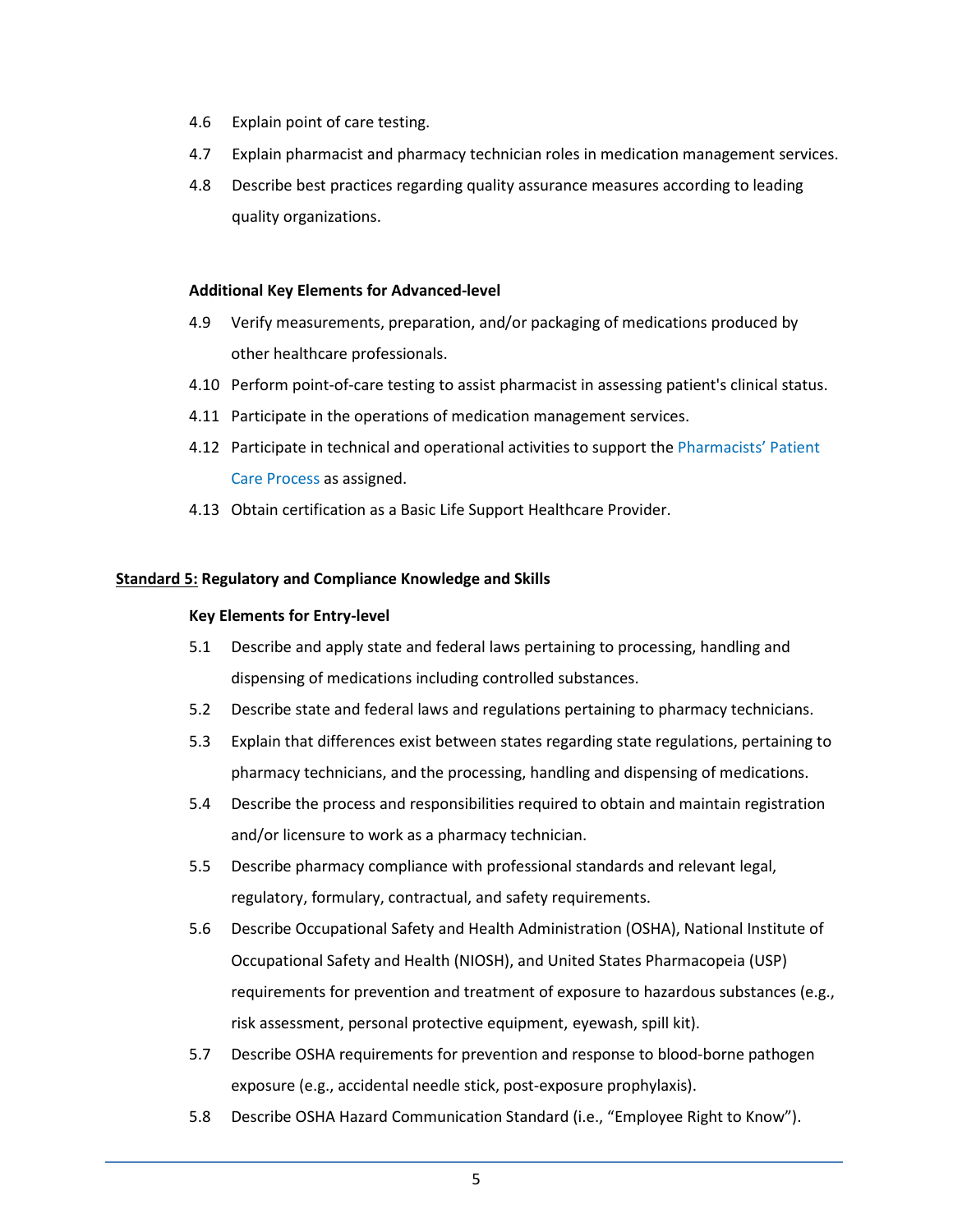## **Additional Key Elements for Advanced-level**

- 5.9 Participate in pharmacy compliance with professional standards and relevant legal, regulatory, formulary, contractual, and safety requirements.
- 5.10 Describe major trends, issues, goals, and initiatives taking place in the pharmacy profession.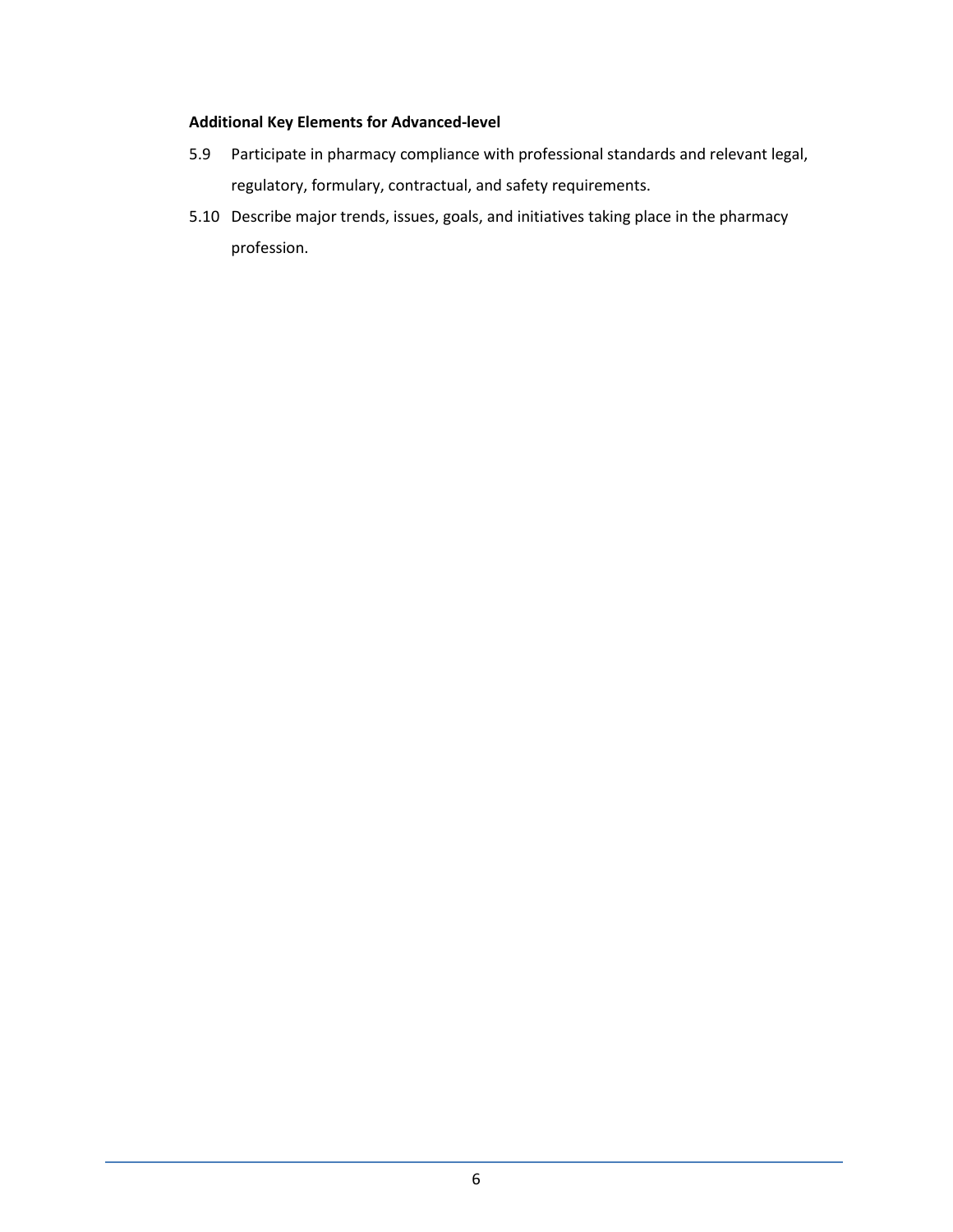## **SECTION II: STRUCTURE AND PROCESS TO PROMOTE ACHIEVEMENT OF COMPETENCY EXPECTATIONS**

The following Standards and key elements, unless otherwise designated, apply to both Entry-level and Advanced-level programs.

## **Standard 6: Authority and Responsibility provided to Program Director**

- 6.1 The program director is accountable for the overall quality of the program. He/she has considerable latitude in delegating instructors' and preceptors of records' responsibilities.
- 6.2 The program director:
	- (a) is a licensed pharmacist or a nationally certified pharmacy technician;
	- (b) has at least five years of experience as a pharmacist or pharmacy technician in pharmacy practice prior to entering the position;
	- (c) adheres to the state's regulations for licensure or registration in the practice of pharmacy; and
	- (d) demonstrates on-going continuing education in the field of pharmacy and/or education.
- 6.3. If the program director is a pharmacy technician, he/she:
	- (a) has graduated from an ASHP/ACPE-accredited pharmacy technician training program; or
	- (b) possesses or is actively pursuing, with a written plan for achieving, at least an Associate's Degree; or
	- (c) has an appropriate state teaching credential.
- 6.4. To stay current with professional issues, the program director is a member of a national pharmacy or education association and a state pharmacy association. He/she ensures that memberships in pharmacy and education associations are represented among the program faculty members.
- 6.5. The program director ensures that there is a sufficient complement of appropriate program faculty and staff to meet the needs of the program and to enable compliance with the Standards.
- 6.6. In the simulated portion of the program, the program director takes necessary precautions to ensure an effective and safe level of direct supervision of students.
- 6.7. Maintains records required in the Standards for at least three years or the time period specified by the institution's policy.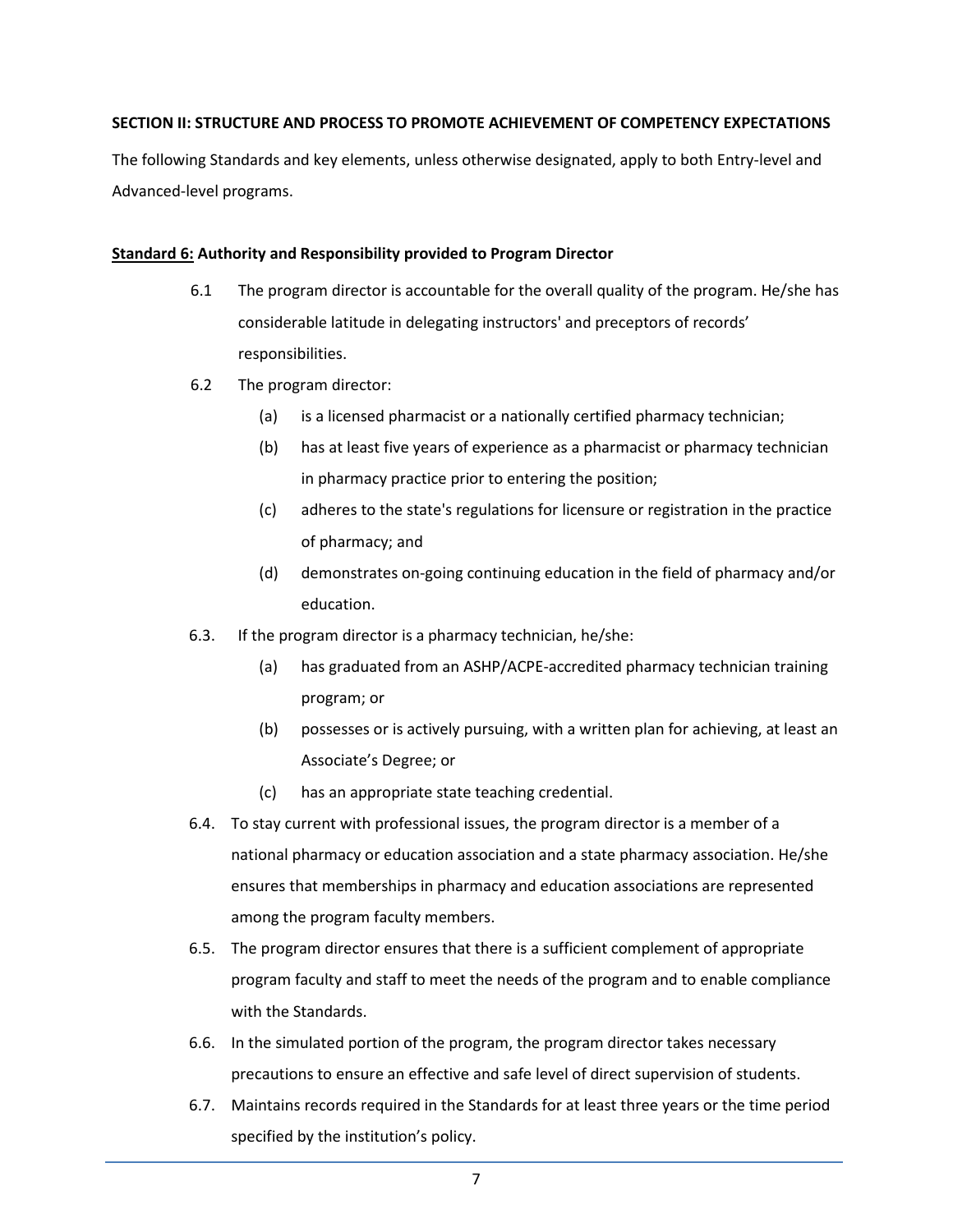- 6.8. For the experiential component of the program, the program director or a qualified pharmacy technician instructor:
	- (a) selects adequate and appropriate experiential sites;
	- (b) documents that each experiential site has proper licensing;
	- (c) determines that students will have the opportunity to practice a sufficiently wide range of activities in order to achieve the desired knowledge, skills, and abilities;
	- (d) reviews experiential training sites within the 12-month period prior to students being assigned/active in a site;
	- (e) ensures that affiliation agreements for all sites are completed and current; and
	- (f) ensures that the preceptor of record has received instruction regarding the requirements of the program and the responsibilities of the site.
- 6.9. The program director ensures that students' achievement of educational objectives is evaluated appropriately, to include their knowledge, skills, and abilities leading to Entry-level or Advanced-level pharmacy technician job competencies.

## **Standard 7: Strategic Plan**

- 7.1 The program develops a strategic plan that is reviewed annually and revised every three years.
- 7.2 The plan:
	- (a) reflects the role of the program within the community;
	- (b) includes short-term and long-term program goals;
	- (c) has specific measurable objectives;
	- (d) has strategies for achieving the goals and objectives of the strategic plans;
	- (e) has a schedule for analyzing and evaluating the plan and progress on the plan; and
	- (f) addresses program outcomes. (See section 14.2)

## **Standard 8: Advisory Committee**

An advisory committee, comprised of a broad-based group of pharmacists, faculty, pharmacy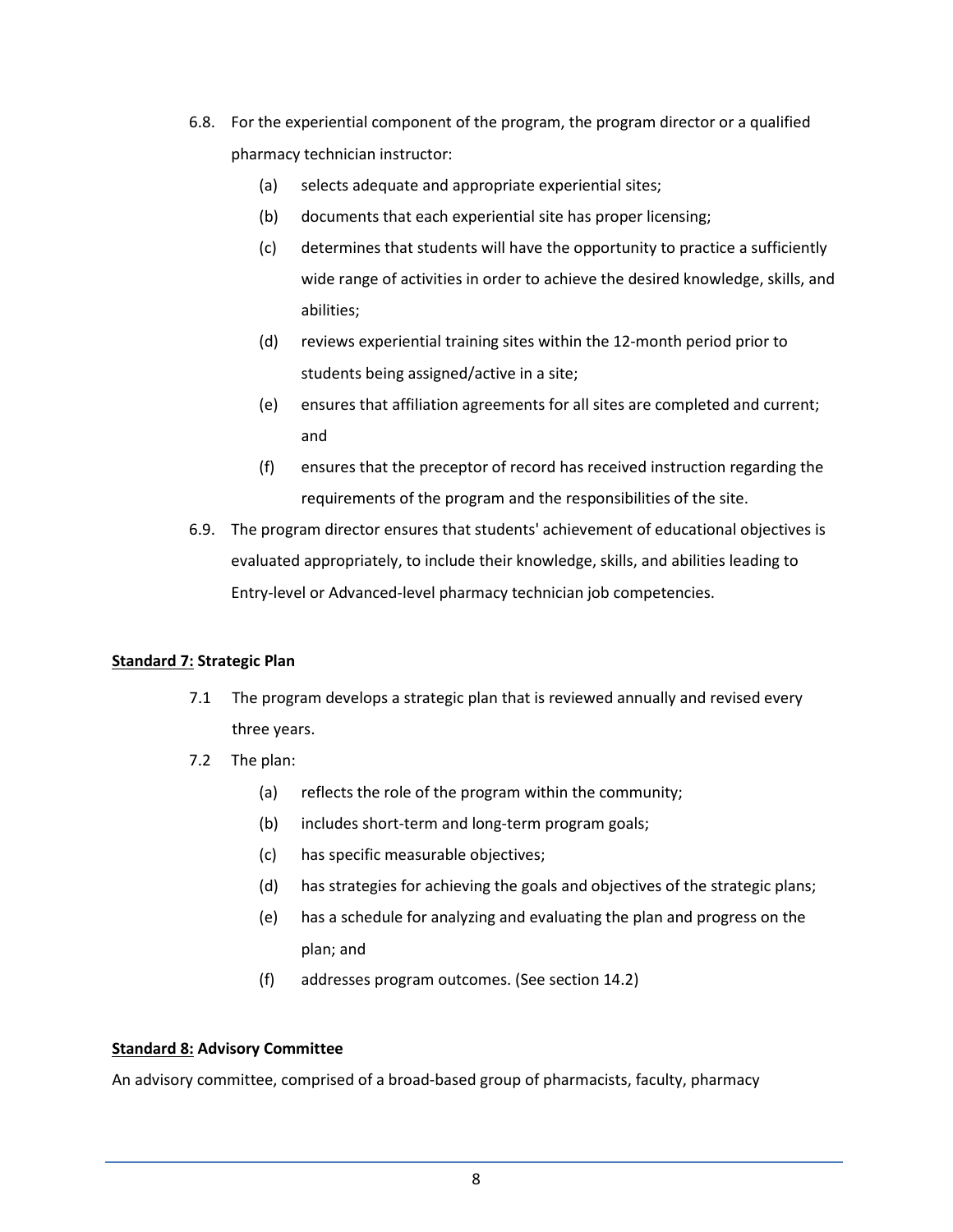technicians, and others as deemed appropriate, is established and meets at least twice a year. The advisory committee has specific authority for approving:

- 8.1 the curriculum;
- 8.2 experiential training sites;
- 8.3 criteria for admission and dismissal;
- 8.4 criteria for successful completion of the program; and
- 8.5 the training program's strategic plan.

## **Standard 9: Curricular Length**

Students are required to complete the number of hours for each component to graduate.

## **Key Elements for Entry-level**

- 9.1 The training schedule consists of a minimum of 400 hours total, of health-related education and training, extending over a period of at least 8 weeks.
- 9.2 The period of training includes the following educational modalities: Didactic; Simulated; and Experiential.
- 9.3 The minimum number of hours for each component is as follows: Didactic 120 hours; Simulated – 50 hours; Experiential – 130 hours (total of 300 hours); plus 100 additional hours, to obtain the minimum of 400 hours of training total. The additional 100 hours may be allocated to the three educational modalities listed above, based on the discretion of the program director and faculty.
- 9.4 Programs document their method of time calculation and the attribution of hours of academic instruction within all instructional components for the program.

## **Key Elements for Advanced-level**

- 9.5 The training schedule consists of a minimum of 600 hours total, of health-related education and training, extending over a period of at least 15 weeks (at least 7 additional weeks beyond Entry-level requirements).
- 9.6 The minimum number of hours for each component is as follows: Didactic 160 hours (40 additional hours beyond Entry-level requirements); Simulated – 100 hours (50 additional hours beyond Entry-level requirements); and Experiential – 200 hours (70 additional hours beyond Entry-level requirements); plus 140 additional hours beyond Entry-level requirements, to equal a minimum of 600 hours training total. The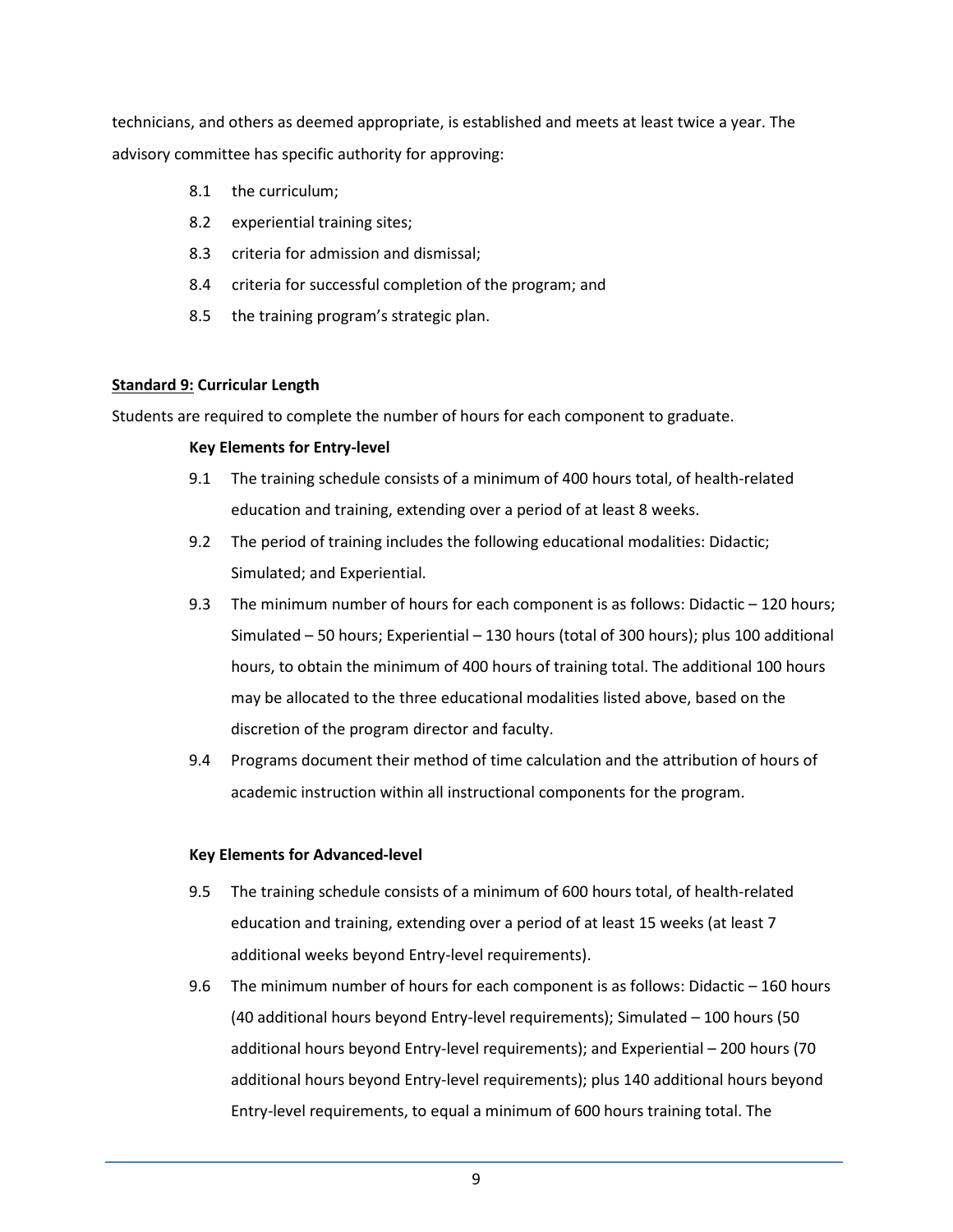additional 140 hours may be allocated to the three educational modalities listed above, based on the discretion of the program director and faculty.

### **Standard 10: Curricular Composition and Delivery**

- 10.1 The didactic component provides a foundation that prepares students for the simulated and experiential components.
- 10.2 The simulated component:
	- (a) is a hands-on practice of skills without impact, or potential for impact, on patients and occurs before the experiential component;
	- (b) includes sufficient equipment and supplies for each student to realistically simulate an actual work environment and achieve the program's educational competencies;
	- (c) while each skill may be taught in isolation, by the end of the simulated component, students will be able to perform each skill in a sequential manner the way the skill is performed in an actual pharmacy setting; and
	- (d) prepare students for the experiential component.
- 10.3.a Students in an **Entry-level program** complete at least one experiential rotation in a dispensing pharmacy setting where the student will utilize skills learned during their Entry-level curriculum.
- 10.3.b Students in an **Advanced-level program** complete at least one additional experiential rotation, in addition to any completed during an Entry-level program. This advanced experiential rotation takes place in a facility where the student will utilize skills learned during the Advanced-level curriculum.
- 10.4 Experiential training sites are recognized by an organization(s) appropriate to the practice setting (e.g., licensed by the State Board of Pharmacy).
- 10.5 The sequence of activities to transition from simulated to experiential is:
	- (a) observation (student observes expert performing task);
	- (b) simulation (including observation, feedback, and evaluation by an expert); and
	- (c) experiential performance under supervision.
- 10.6 The preceptor of record:
	- (a) is a person who works at the experiential site and coordinates or oversees students' activities;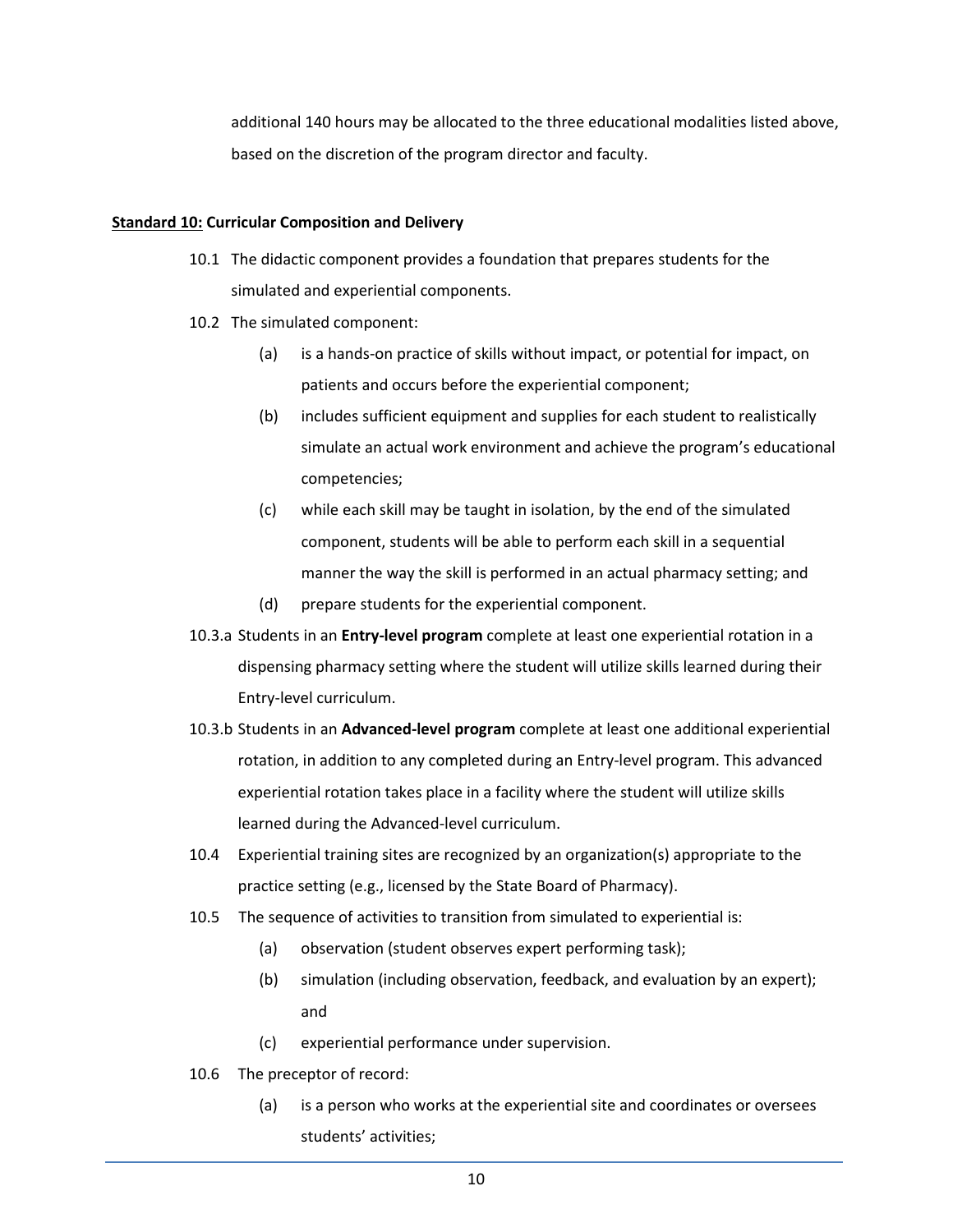- (b) has at least two years of experience in the type of pharmacy setting for which they are training students;
- (c) is a certified pharmacy technician or licensed pharmacist; and
- (d) acts as a liaison between the site and the program director to ensure that the student receives the intended educational experience and is evaluated effectively.
- (e) ensures that only qualified pharmacy personnel are assigned to train students.
- (f) ensures that required documentation (e.g., academic and professional record, student time sheets, evaluations) is submitted to the program in a timely fashion.

## **The following apply to programs using distance learning**

- 10.7 Distance learning programs comply with all Key Elements of Standard 10.
- 10.8 Program directors and faculty make appropriate and effective use of technology to teach specified objectives. The technology is made readily accessible by students, including, but not limited to, reasonable accommodations for unexpected technology outages.
- 10.9 The program verifies that a student who registered for distance education or is participating in program-related off-campus activities is the same student attending the clinical experiential portion of the program, receiving credit, and graduating.
- 10.10 The technology ensures engagement and assessment of skill understanding throughout the course and provides procedures for response to student questions in a timely manner.

## **Standard 11: Student Recruitment, Acceptance, Enrollment, and Representation**

- 11.1 A policy and process is documented and provided to student recruitment personnel (staff who enroll prospective students, such as telephone marketers, enrollment advisors, and admissions representatives), that includes guidance to them as follows:
	- (a) prior to the application process, providing prospective applicants complete and accurate information on the total student financial obligation they will incur by participating in the program;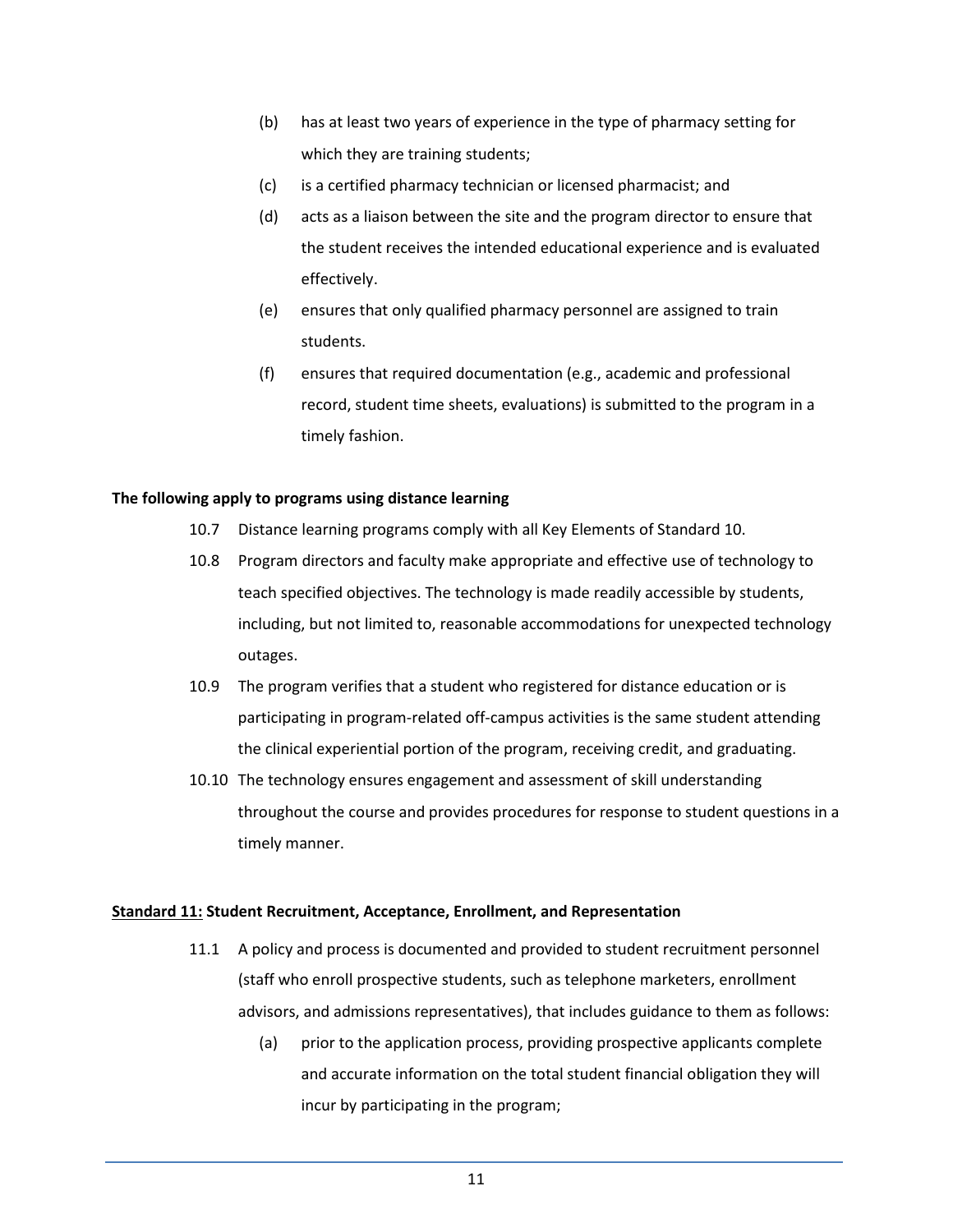- (b) prior to enrollment, providing students complete and accurate information about financing options and answering any questions; and
- (c) prior to enrollment, informing students that illicit drug use, criminal background checks, and immunization status may prevent future employment as a pharmacy technician, and that externship sites, employers, and State Boards of Pharmacy have regulations about drug use, criminal backgrounds, and immunization status.
- 11.2 The organization establishes qualifications that the applicants possess to ensure that they are reasonably likely to be able to achieve the educational goals and objectives of the program.
- 11.3 The organization determines with reasonable certainty, prior to acceptance of the applicant, that the applicant has proper qualifications to enroll. At a minimum, the student:
	- (a) attends high school, possesses a high school equivalency certificate, or is a high school graduate;
	- (b) has demonstrated English language proficiency (including reading, writing, and speaking), except in cases where the native language of the country or territory in which the program is taking place is different (e.g., Puerto Rico);
	- (c) has demonstrated math proficiency sufficient to fulfill the requirements of pharmacy technician job responsibilities;
	- (d) meets the minimum age requirements that are based on states requirements for employment of pharmacy technicians; and
	- (e) obtained a certificate to illustrate that the student has obtained training in an ASHP/ACPE accredited program (for Advanced-level admissions).
- 11.4 The program has a documented process to assess applicants' background pertaining to any illicit drug use and criminal background. This information is used to make appropriate decisions regarding continuation in a program.
- 11.5 Reasonable accommodations are made for students and applicants with disabilities who request accommodation.
- 11.6 The organization provides applicants, prior to enrollment, with information about:
	- (a) qualifications to enroll;
	- (b) the purpose of the training program;
	- (c) requirements for state registration or licensure as a pharmacy technician;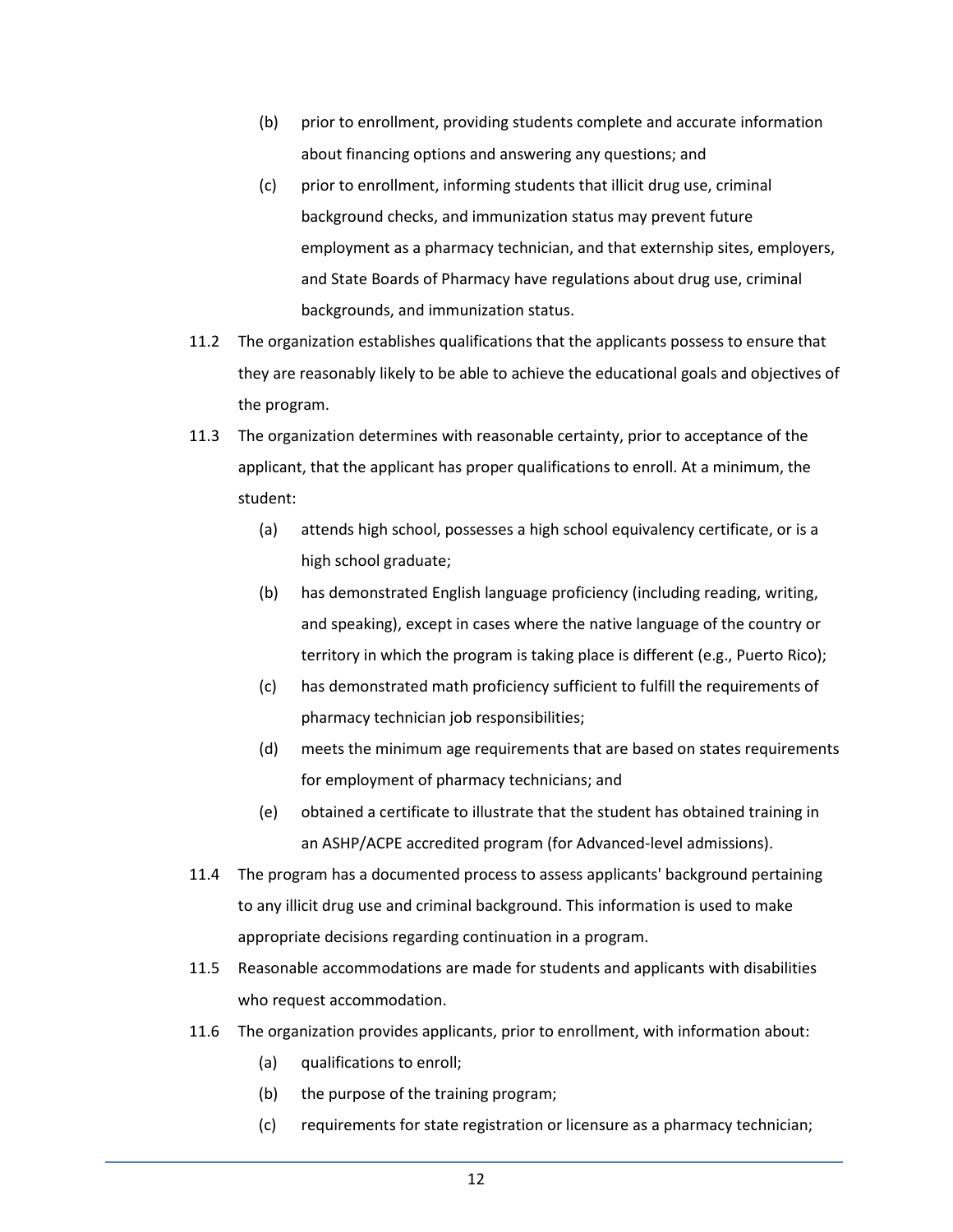- (d) requirements for obtaining and maintaining national pharmacy technician certification;
- (e) programmatic and institutional accreditation status;
- (f) prospects for employment;
- (g) realistic salary expectations or referral to local, state, or national statistics for salary expectations;
- (h) total program cost;
- (i) the program's dismissal policy including academic and non-academic criteria, including, but not limited to the organizations Student Code of Conduct; and
- (j) graduate performance on national exams posted on public-facing materials and websites.
- 11.7 The program director ensures that a process for determining requirements and conditions for graduation is documented and implemented.
- 11.8 The following applies to distance programs:
	- (a) the program provides information regarding applicants' technology requirements for the program.

## **Standard 12: Faculty/Instructors**

- 12.1 Faculty/instructors have demonstrated expertise with at least three years of experience, and current knowledge in the areas in which they are instructing.
- 12.2 Faculty members/instructors adhere to state regulations for licensure or registration to practice as a pharmacist or pharmacy technician.
- 12.3 Faculty/instructors that are pharmacy technicians maintain national certification.
- 12.4 Faculty members, including the program director, instructors, and preceptors are evaluated regularly:
	- (a) using a process that is defined and implemented;
	- (b) incorporate feedback from students and graduates; and
	- (c) information gained from evaluations for continuous improvement is analyzed, defined, and implemented.

## **Standard 13: Documentation**

Records related to the following are maintained and stored for three years (if the program has been in existence for at least three years) or the time period specified in institutional policy.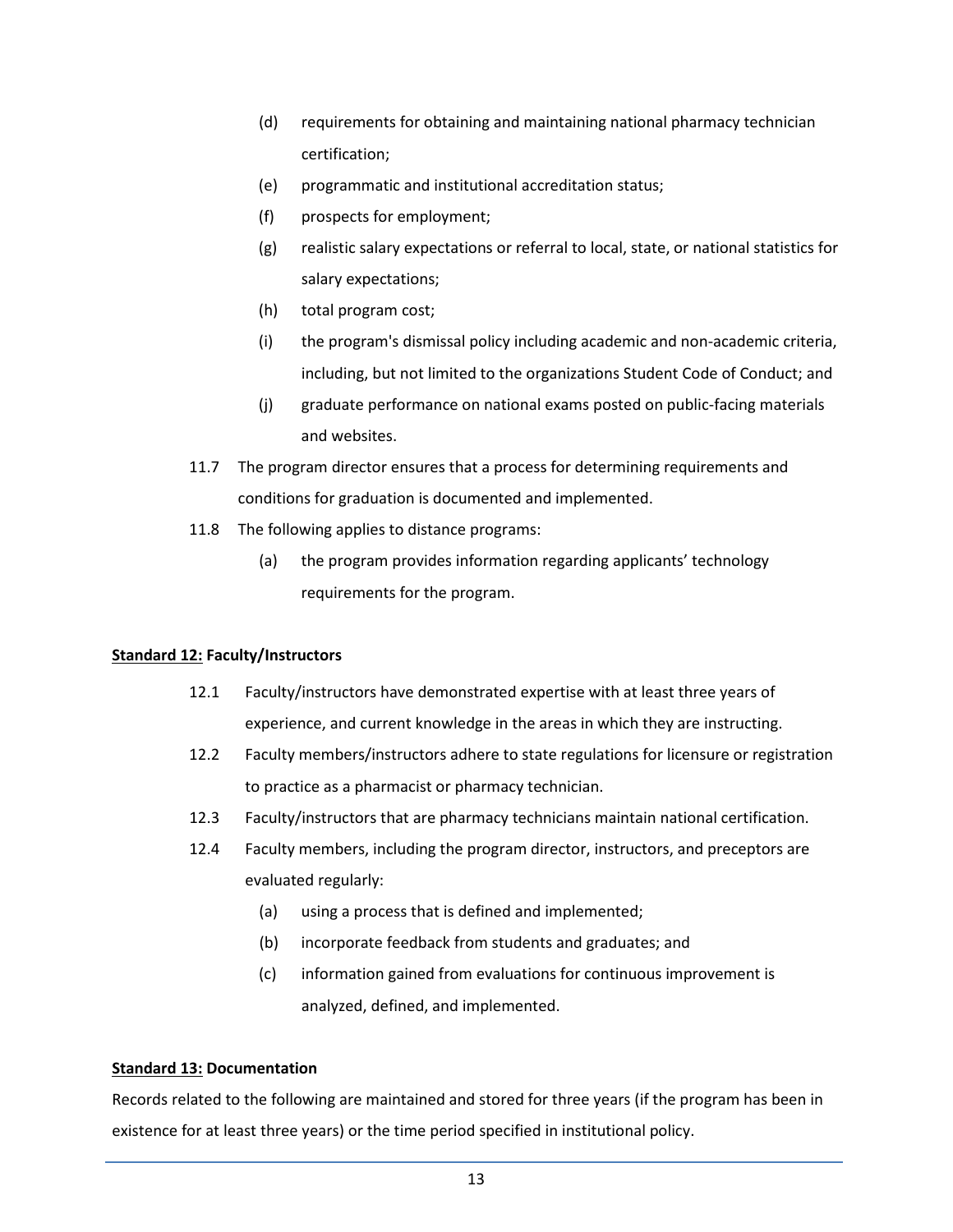- 13.1 Qualifications of the program director and instructors.
- 13.2 Training activities that delineate the scope and period of training.
- 13.3 Activities performed in the didactic, simulated, and experiential segments of the program.
- 13.4 Reviews experiential training sites within the 12-month period prior to students being assigned/active in a site, experiential training site pharmacy services, and the onsite preceptor of record.
- 13.5 Programs recognize only those pharmacy technicians who have successfully completed the pharmacy technician training program by awarding an appropriate certificate or diploma.
- 13.6 The certificate is signed by the program director and a superior of the program director of the institution.
- 13.7 The certificate contains the name of the organization, program name and location, student name, completion date, and confirmation that the program is ASHP/ACPEaccredited or in ASHP/ACPE candidate status, and if the program is an "Entry-level" or "Advanced-Level".
- 13.8 The organization shall maintain a list of all graduates from their program (beyond the minimum of the three year period).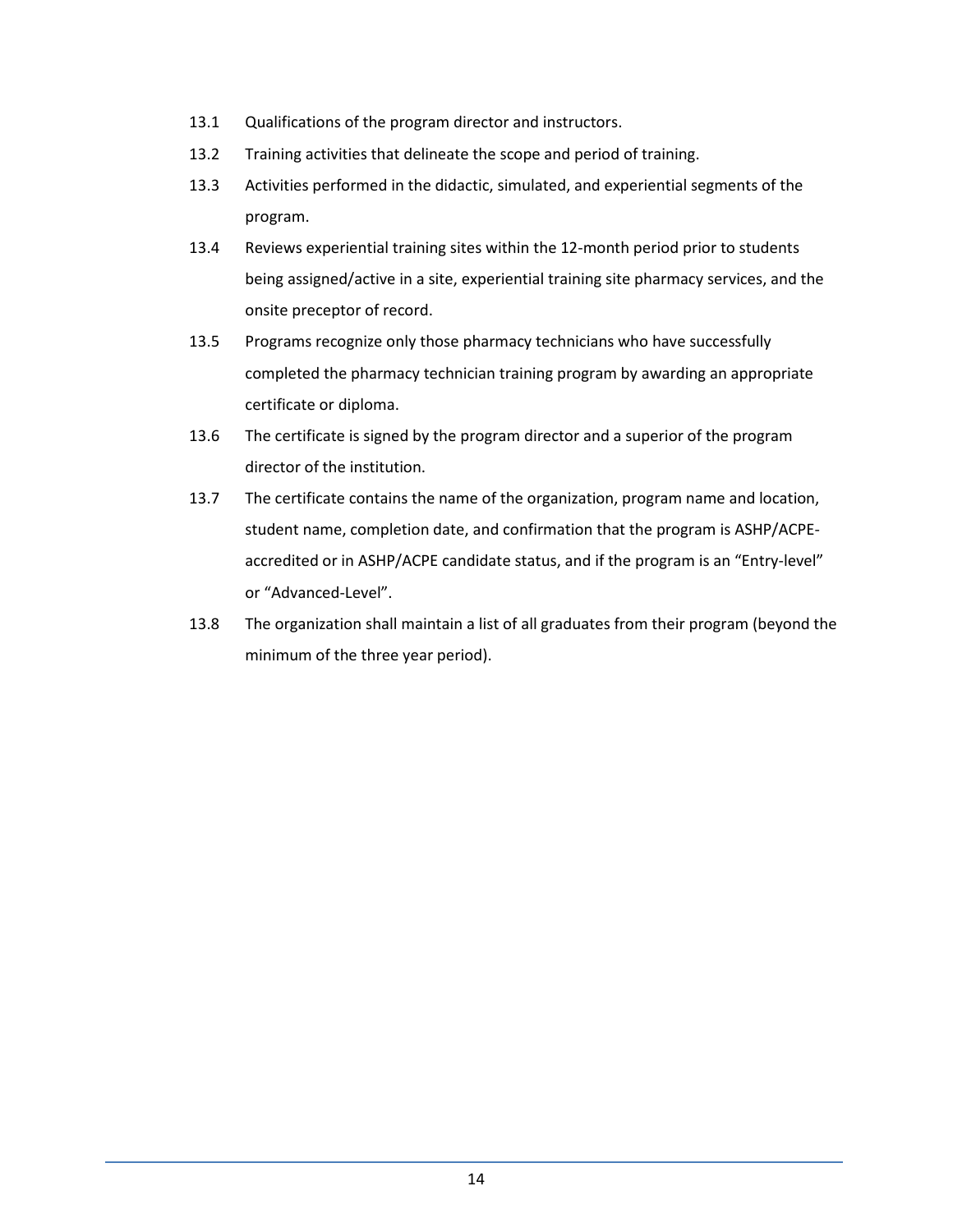## **SECTION III: ASSESSMENTS OF STANDARDS AND KEY ELEMENTS**

## **Standard 14: Assessment of Competency Expectations**

The program's staff conducts regular, ongoing, formative, and summative assessments of student competencies and program effectiveness that are used in the continuous quality improvement process.

- 14.1 Student Learning Assessments:
	- (a) Criteria-based assessment of students' competencies occurs in each component of the program (didactic, simulated, and experiential).
	- (b) The final phase of the simulated component of the program includes observation, feedback, and evaluation by an instructor/faculty member.
	- (c) The program director ensures that student evaluation is ongoing, systematic, and assesses students' progress toward meeting the requirements for graduation.
	- (d) Students receive frequent criteria-based feedback on their performance that enables them to identify strengths and weaknesses and gives them direction on how to improve.
	- (e) Evaluations are documented and kept on file.
	- (f) Assessment data used in the continuous quality improvement process is actively maintained.
- 14.2 Program assessments include, but are not limited to:
	- (a) program completion;
	- (b) performance on national certification examinations or performance on a psychometrically valid evaluation;
	- (c) program satisfaction, including student, graduate, and employer satisfaction;
	- (d) job placement; and
	- (e) assessment data used in the continuous quality improvement process is actively maintained.

## **Standard 15: Assessments of Structure and Process**

15.1 The program develops resources and implements a plan to assess attainment of standards 6-13.